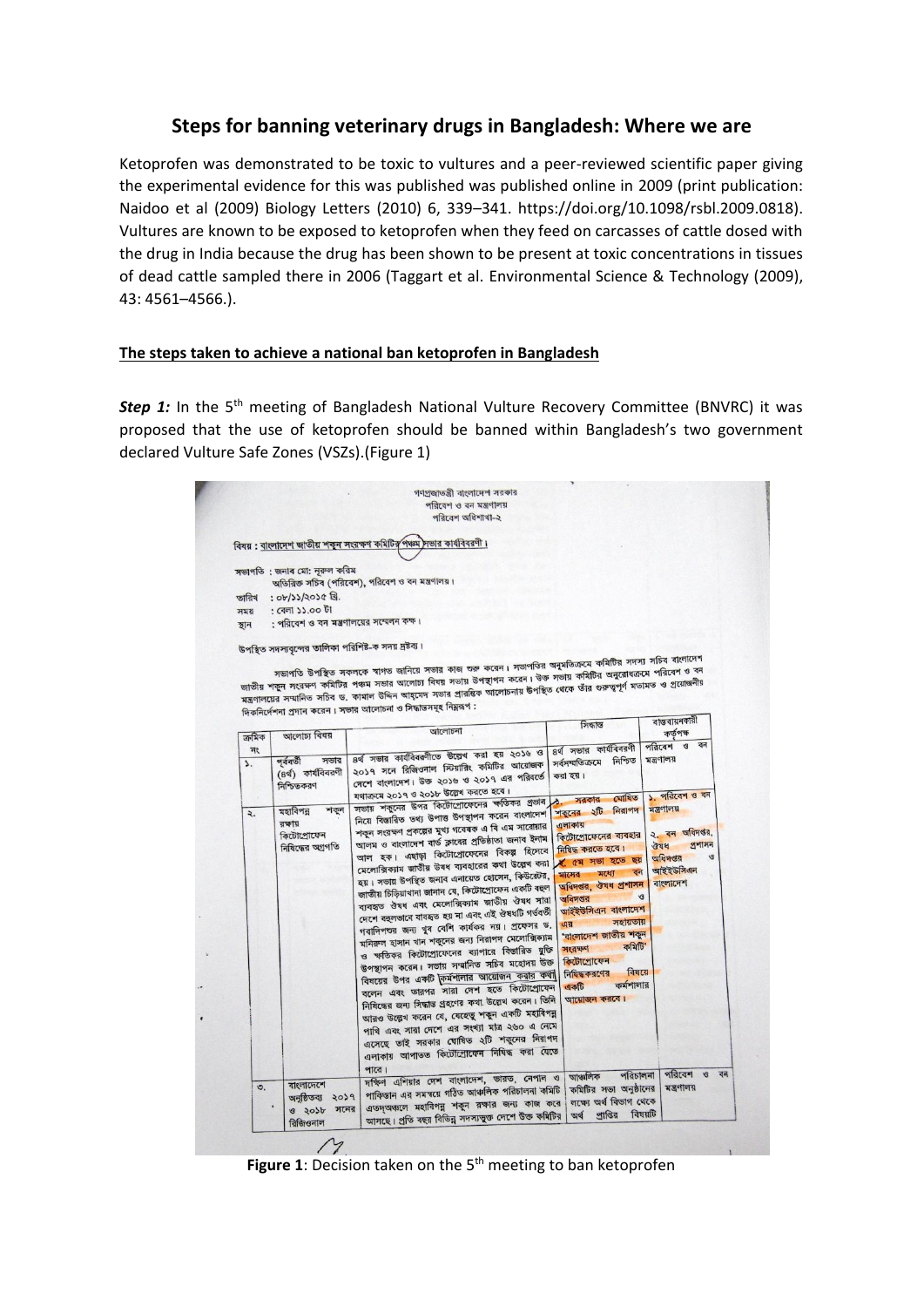**Step 2:** It was decided that a workshop will be held within six months of the meeting, with assistance of Bangladesh Forest Department, Drug administration and IUCN Bangladesh to present the harmful effects of the drugs to all relevant stakeholders and in order to ban ketoprofen.

*Step 3:* A national workshop was held in Dhaka where senior Government officials from MoEF, Department of Livestock Services, Bangladesh Forest Department, national level policy makers and IUCN Country Representative were present along with 100 participants from veterinary and conservation communities.(Figure 2)



**Figure 2**: National Workshop on Drug

*Step 4:* In the workshop (May 2016), chief vet of Zoological Society of London, Dr. Nic Masters and Chris Bowden of SAVE presented evidence on harmful effects of ketoprofen. All relevant stakeholders understood the harmful effects of the drug on vultures and agreed that the drugs should be banned. Later, the workshop minutes were submitted to MoEF through BNVRC where the ministry decided to take necessary actions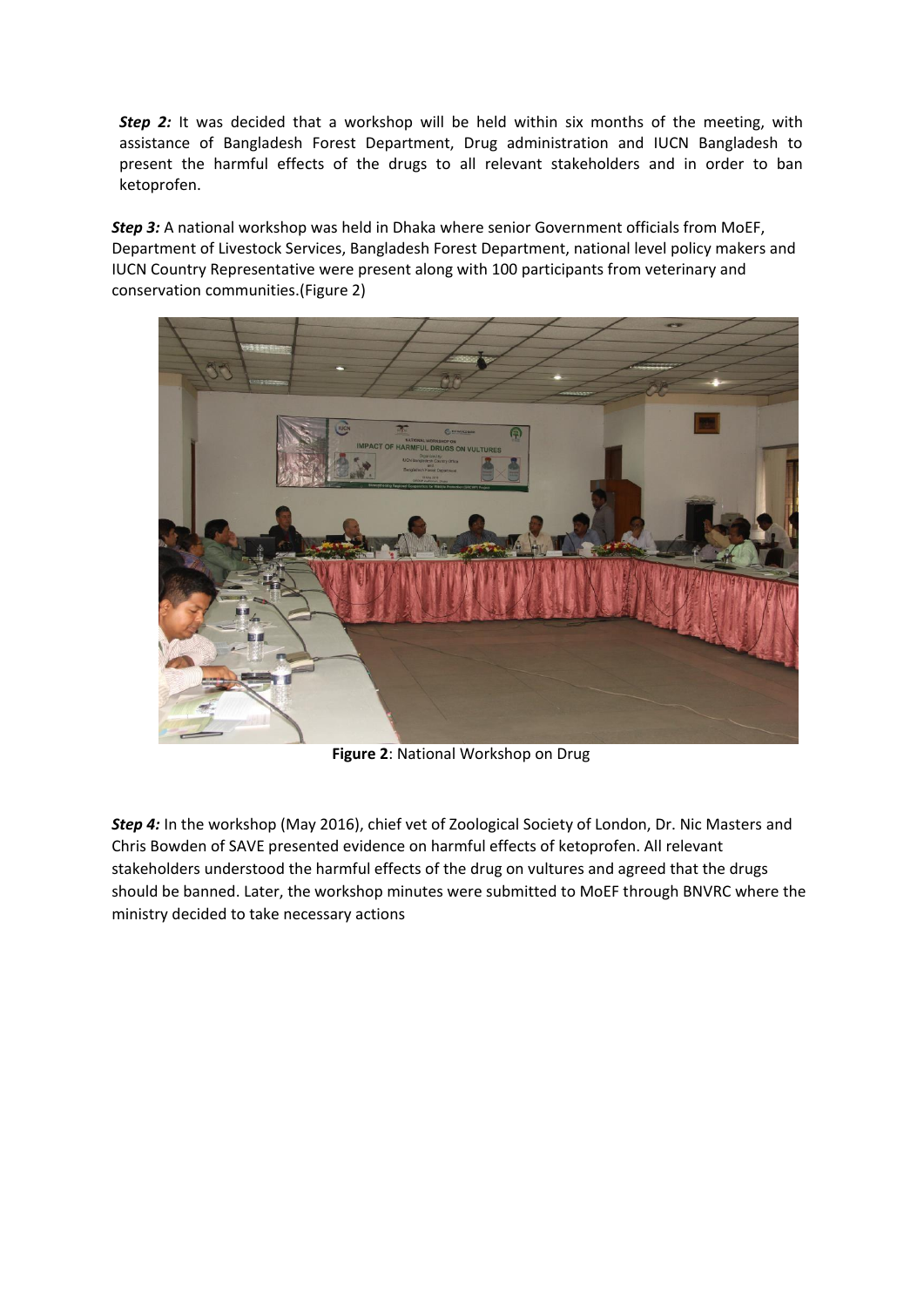|                                                                                                                                             | অতি জক্বরী                                                                                              |
|---------------------------------------------------------------------------------------------------------------------------------------------|---------------------------------------------------------------------------------------------------------|
|                                                                                                                                             |                                                                                                         |
|                                                                                                                                             | গণপ্ৰজাতন্ত্ৰী বাংলাদেশ সরকার<br>পরিবেশ ও বন মন্ত্রণালয়                                                |
|                                                                                                                                             | বন শাখা- ২                                                                                              |
|                                                                                                                                             | website: www.moef.gov.bd                                                                                |
| 40-06.850.55.960.0000.00.55-95                                                                                                              | তারিখ: ২৫ জানুয়ারী, ২০১৬ খ্রিস্টাব্দ।                                                                  |
| বিষয় : বাংলাদেশ জাতীয় শকুন সংরক্ষণ কমিটির পঞ্চম সভার কার্যবিবরণী।                                                                         |                                                                                                         |
|                                                                                                                                             | উপর্যুক্ত বিষয়ের পরিপ্রেক্ষিতে গত ০৮/১১/২০১৫ তারিখে অতিরিক্ত সচিব (পরিবেশ), পরিবেশ ও বন                |
|                                                                                                                                             | মন্ত্রণালয় এর সভাপতিত্বে এ মন্ত্রণালয়ে অনুষ্ঠিত সভার কার্যবিবরণী এতদৃসঙ্গে প্রেরণ করা হলো। উক্ত       |
|                                                                                                                                             | কার্যবিবরণীর ০২ নম্বর আলোচ্য বিষয়ের ০১ নম্বর সিদ্ধান্ত বাস্তাবায়নের প্রয়োজনীয় ব্যবস্থা গ্রহণের জন্য |
| নির্দেশক্রমে অনুরোধ করা হলো।                                                                                                                |                                                                                                         |
|                                                                                                                                             |                                                                                                         |
|                                                                                                                                             | 3261212030                                                                                              |
|                                                                                                                                             |                                                                                                         |
| সংযজ: ০৪(চার) পাতা।                                                                                                                         | (শেখ মুহম্মদ তৌহিদুল ইসলাম)                                                                             |
|                                                                                                                                             | সিনিয়র সহকারী সচিব                                                                                     |
|                                                                                                                                             | ফোন : ৯৫৫৪০৩৭।                                                                                          |
|                                                                                                                                             |                                                                                                         |
| সচিব                                                                                                                                        |                                                                                                         |
| খাস্থ্য ও পরিবার কল্যাণ মন্ত্রণালয়                                                                                                         |                                                                                                         |
| বাংলাদেশ সচিবালয়, ঢাকা<br>(দঃআঃ জনাব মোঃ হাফিজুর রহমান চৌধুরী, উপসচিব)                                                                     |                                                                                                         |
|                                                                                                                                             |                                                                                                         |
| অনুলিপি:                                                                                                                                    |                                                                                                         |
|                                                                                                                                             |                                                                                                         |
|                                                                                                                                             | ১. প্রধান বন সংরক্ষক, বন অধিদপ্তর, বন ভবন, শেরেবাংলানগর, আগারগাঁও, প্লট-ই-৮, বি-২, ঢাকা।                |
| ২ কাজি নিপ্রেজেনটেটিভ, আই. ইউ. সি. এন, ঢাকা, বাংলাদেশ ।<br>১১ উপসূচিব (পরিবেশ অধিশাখা-২), পরিবেশ ও বন মন্ত্রণালয়, বাংলাদেশ সচিবালয়, ঢাকা। |                                                                                                         |
| 8. সচিবের একাস্ত সচিব, পরিবেশ ও বন মন্ত্রণালয়, বাংলাদেশ সচিবালয়, ঢাকা।                                                                    |                                                                                                         |
| ৫. অতিরিক্ত সচিব(প্রশাসন/পরিবেশ) এর ব্যক্তিগত কর্মকর্তা, পরিবেশ ও বন মন্ত্রণালয়, ঢাকা।                                                     |                                                                                                         |
|                                                                                                                                             |                                                                                                         |
|                                                                                                                                             |                                                                                                         |
|                                                                                                                                             |                                                                                                         |
|                                                                                                                                             |                                                                                                         |
|                                                                                                                                             |                                                                                                         |
|                                                                                                                                             |                                                                                                         |

Figure 3: 1<sup>st</sup> letter was issued by MoEF to Ministry of Health and family welfare

**Step 5:** On 25<sup>th</sup> January, 2016 the first letter and on 15<sup>th</sup> December 2016 a second letter was sent to the Secretary of Ministry of Health and Family Welfare by MoEF to initiate the ban on ketoprofen.

|                                                                   |                                                                                                                                                                                             | জরণী                                         |
|-------------------------------------------------------------------|---------------------------------------------------------------------------------------------------------------------------------------------------------------------------------------------|----------------------------------------------|
|                                                                   |                                                                                                                                                                                             | ডাগিদপত্                                     |
|                                                                   | গণপ্ৰজাতন্ত্ৰী বাংলাদেশ সৱকাৱ<br>পরিবেশ ও বন মন্ত্রণালয়                                                                                                                                    |                                              |
|                                                                   | বন শাখা- ২                                                                                                                                                                                  |                                              |
|                                                                   | www.moef.gov.bd                                                                                                                                                                             |                                              |
|                                                                   |                                                                                                                                                                                             |                                              |
| न१-२२,००,००००,०७१,२२,०२८,১०-७०৮                                   |                                                                                                                                                                                             | তারিখ: ১৫ ডিসেম্বর, ২০১৬ খ্রিস্টাব্দ।        |
|                                                                   | বিষয়: শকুনের ০২ (দুটি) নিরাপদ এলাকায় কিটোপ্রোফেনের ব্যবহার নিষিদ্ধকরণ।                                                                                                                    |                                              |
| সূত্র                                                             | : পরিবেশ ও বন মন্ত্রণাদয়ের পত্র নং- নং-২২.০০.০০০০.০৬৭.২২.০২৫.১০-৩১ তারিখ: ২৫/০১/২০১৬ খ্রি:<br>: পরিবেশ ও বন মন্ত্রণালয়ের পত্র নং- নং-২২.০০.০০০০.০৬৭.২২.০২৫.১০-২৭১ তারিখ: ০৮/০৯/২০১৬ খ্রি: |                                              |
|                                                                   | উপর্যুক্ত বিষয়ে সূত্রোক্ত পত্রের পরিপ্রেক্ষিতে জানানো যাচ্ছে যে, গত ০৮/১১/২০১৫ তারিখে পরিবেশ ও বন                                                                                          |                                              |
|                                                                   | মন্ত্রণালয়ে অনুষ্ঠিত জাতীয় শকুন সংরক্ষণ কমিটির পঞ্চম সভার সিদ্ধান্ত মোতাবেক সরকার ঘোষিত শকুনের ০২ (দৃটি)                                                                                  |                                              |
|                                                                   | নিরাপদ এলাকায় কিটোগ্রোফেনের ব্যবহার নিষিদ্ধকরণ বিষয়ে প্রয়োজনীয় ব্যবস্থা গ্রহণ করার জন্য অনুরোধ জানানো                                                                                   |                                              |
|                                                                   | হয়েছিল। উক্ত বিষয়ে স্বাস্থ্য ও পরিবার কল্যান মন্ত্রণালয় কর্তৃক গৃহীত ব্যবস্থাদি সম্পর্কে এ মন্ত্রণালয় অবহিত নয়।                                                                        |                                              |
| 021                                                               | উক্ত বিষয়ে গৃহীত ব্যবস্থা সম্পর্কে অবহিত করার জন্য নির্দেশক্রমে পুনরায় অনুরোধ করা হলো।                                                                                                    |                                              |
|                                                                   |                                                                                                                                                                                             | 2 2 22 1                                     |
|                                                                   |                                                                                                                                                                                             | (মো: সাজ্জাদ হোসেন ভূঞা)                     |
| সচিব                                                              |                                                                                                                                                                                             | উপসচিব                                       |
| স্বাস্থ্য ও পরিবার কল্যাণ মন্ত্রণালয়<br>বাংলাদেশ সচিবালয়, ঢাকা। |                                                                                                                                                                                             | ফোন: ৯৫৫৪০৩৭<br>e-mail: forest2@ moef.gov.bd |
| অনুলিপি:                                                          |                                                                                                                                                                                             |                                              |
|                                                                   | ১. প্রধান বন সংরক্ষক, বন অধিদপ্তর, বন ভবন, শেরেবাংলানগর, আগারগাঁও, ঢাকা।                                                                                                                    |                                              |
|                                                                   | '২. কান্ত্রি রিপ্রেজেনটেটিভ, আই. ইউ. সি. এন, ঢাকা, বাংলাদেশ।<br>৩. ফুয়সচিব (বন), পরিবেশ ও বন মন্ত্রণালয়, ঢাকা।                                                                            |                                              |
|                                                                   | - উপসচিব (পরিবেশ অধিশাবা-২), পরিবেশ ও বন মন্ত্রণালয়, বাংলাদেশ সচিবালয়, ঢাকা।                                                                                                              |                                              |
|                                                                   | ৫. সচিবের একান্ত সচিব, পরিবেশ ও বন মন্ত্রণালয়, বাংলাদেশ সচিবালয়, ঢাকা।                                                                                                                    |                                              |
|                                                                   |                                                                                                                                                                                             |                                              |
|                                                                   |                                                                                                                                                                                             |                                              |
|                                                                   |                                                                                                                                                                                             |                                              |
|                                                                   |                                                                                                                                                                                             |                                              |
|                                                                   |                                                                                                                                                                                             |                                              |
|                                                                   |                                                                                                                                                                                             |                                              |
|                                                                   |                                                                                                                                                                                             |                                              |
|                                                                   |                                                                                                                                                                                             |                                              |
|                                                                   |                                                                                                                                                                                             |                                              |
|                                                                   |                                                                                                                                                                                             |                                              |

*Figure 4: 2nd* letter issued by MoEF to Ministry of Health and family welfare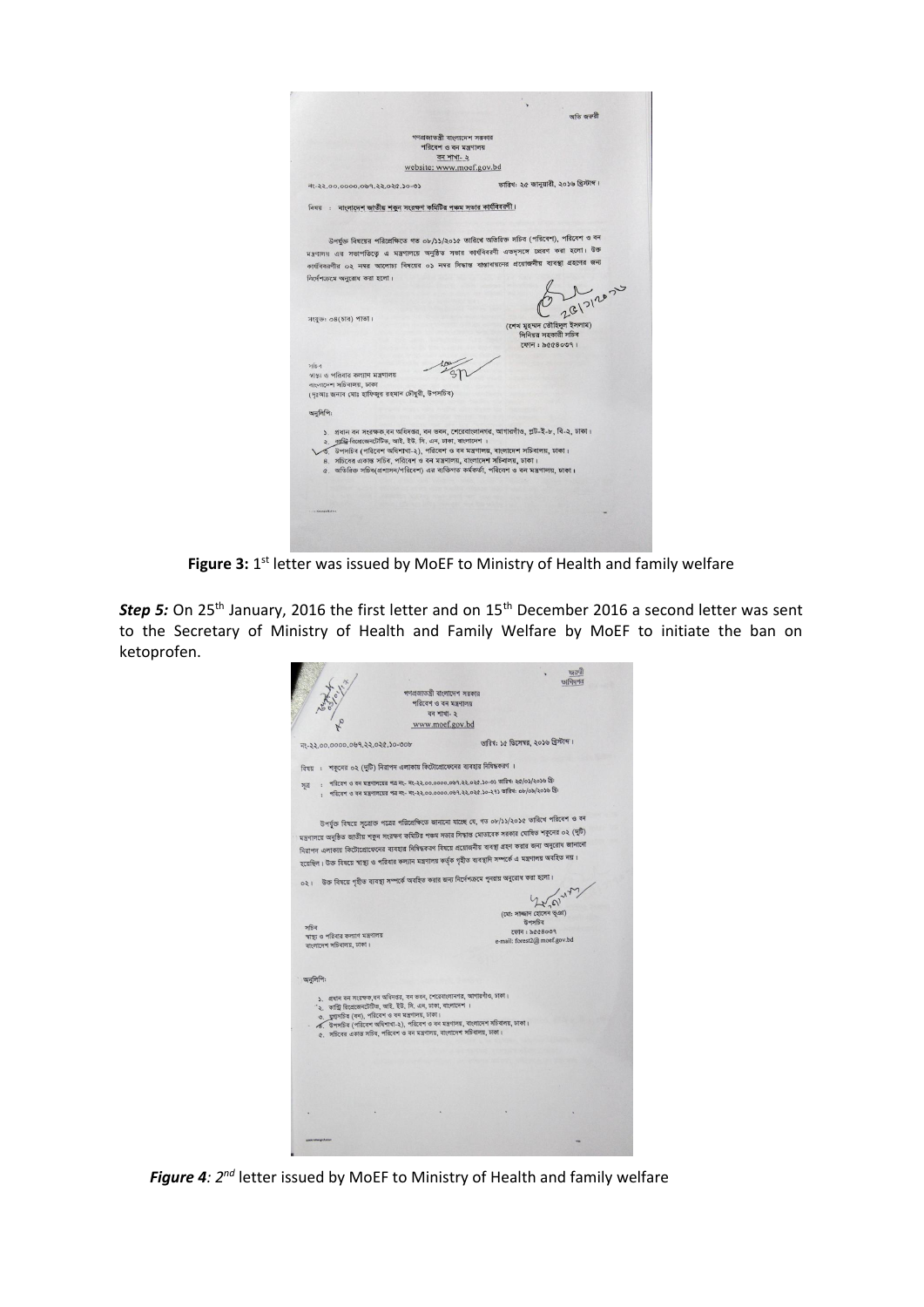**Step 6:** On 3<sup>rd</sup> January 2017 the Ministry of Health and Family Welfare issued a letter to the Directorate General of Drug Administration (DGDA) to take actions regarding the banning of the drug.

| গণপ্ৰজাতন্ত্ৰী ৰাংলাদেশ সরকার<br>স্বাস্হ্য ও পরিবার কল্যাণ সন্ত্রণালয়                                                                                                                                                                                                                                      |  |
|-------------------------------------------------------------------------------------------------------------------------------------------------------------------------------------------------------------------------------------------------------------------------------------------------------------|--|
| (জনস্বাস্হ্য-৩ অধিশাখা)                                                                                                                                                                                                                                                                                     |  |
| বাংলাদেশ সচিবালয়, ঢাকা।                                                                                                                                                                                                                                                                                    |  |
| 72-80.562.003.00.00.003.2050- 094<br>তারিখঃ ০৩.০১.২০১৭ খ্রিঃ                                                                                                                                                                                                                                                |  |
| বিষয়ঃ বাংলাদেশ জাতীয় শকুন সংরক্ষণ কমিটির পঞ্চম সভার সিদ্ধান্ত বাস্তবায়ন সংক্রান্ত।                                                                                                                                                                                                                       |  |
| (১) স্বাস্থ্য ও পরিবার কল্যাণ মন্ত্রণালয়ের ১৬.১০.২০১৬ তারিখের ৩১৮ সংখ্যক পত্র।<br>75.5                                                                                                                                                                                                                     |  |
| (২) পরিবেশ ও বন মন্ত্রণালয়ের ১৫.১২.২০১৬ তারিখের ৩০৮ সংখ্যক পত্র।                                                                                                                                                                                                                                           |  |
| উপর্যুক্ত বিষয় ও সূত্রোক্ত ১নং স্মারকের মাধ্যমে পরিবেশ ও বন মন্ত্রণালয় হতে প্রাপ্ত পত্র এর<br>ছায়ালিপি এতদসংগে প্রেরণ করা হলো। উক্ত পত্রের আলোকে বাংলাদেশ জাতীয় শকুন সংরক্ষণ কমিটির                                                                                                                     |  |
| পঞ্চম সভার সিদ্ধান্ত ৰাস্তবায়ন অগ্রগতি বিষয়ে প্রতিবেদন আগামী ০৭(সাত) কর্মদিবসের মধ্যে মন্ত্রণালয়ের<br>প্রেরণের জন্য অনুরোধ করা হয়েছিল। অদ্যাবধি তার কোন জবাব পাওয়া যায়নি। ইতোমধ্যে উক্ত বিষয়ে<br>পরিথেশ ও বন মন্ত্রণালয় হতে তাগিদ পত্র প্রেরণ করা হয়েছে (কপি সংযুক্ত)। এমতাবস্থায়, জবুরী ভিত্তিতে |  |
| ০৫(পাঁচ) কর্মদিবসের মধ্যে উল্লিখিত বিষয়ে প্রয়োজনীয় ব্যবস্থা গ্রহণপূর্বক প্রতিবেদন প্রেরণের জন্য<br>নির্দেশক্রমে অনুরোধ করা হলো।                                                                                                                                                                          |  |
| সংযুক্তিঃ ০৩(তিন) পাতা।                                                                                                                                                                                                                                                                                     |  |
| সিনিয়র সহকারী সচিব                                                                                                                                                                                                                                                                                         |  |
| ফোনঃ-৯৫৪০৬৫৪                                                                                                                                                                                                                                                                                                |  |
| মহাপরিচালক                                                                                                                                                                                                                                                                                                  |  |
| $\delta$ ষধ প্রশাসন অধিদপ্তর /<br>ঢাকা।                                                                                                                                                                                                                                                                     |  |
| অনুলিপিঃ                                                                                                                                                                                                                                                                                                    |  |
| $\overline{\mathbf{v}}$<br>সিনিয়র সহকারী সচিব, বন শাখা-২, পরিবেশ ও বন মন্ত্রণালয়।                                                                                                                                                                                                                         |  |
| যুগ্মসচিব (জনস্বাস্থ্য) মহোদয়ের ব্যক্তিগত কর্মকর্তা, স্বাস্ছ্য ও পরিবার কল্য্যণ মন্ত্রণালয়।<br>$\frac{1}{2}$                                                                                                                                                                                              |  |
|                                                                                                                                                                                                                                                                                                             |  |
|                                                                                                                                                                                                                                                                                                             |  |
|                                                                                                                                                                                                                                                                                                             |  |
|                                                                                                                                                                                                                                                                                                             |  |
|                                                                                                                                                                                                                                                                                                             |  |
|                                                                                                                                                                                                                                                                                                             |  |
| C'Obauttit-st Nissing Cala, now (13 piùto): l'istinisc Later de                                                                                                                                                                                                                                             |  |
|                                                                                                                                                                                                                                                                                                             |  |

**Figure 5**: 3rd letter issued by Ministry of Health and Family Welfare to Drug Administration

**Step 7:** On 11<sup>th</sup> January 2017, the Directorate General of Drug Administration (DGDA) issued a government order on restricting the sale, distribution, storage, preservation and exhibition of Ketoprofen in any form in the Vulture Safe Zones.

|               |                                                                                                                        | मानवधान जी वारणारामा भावस                                                                       |                                                                                                                               |  |
|---------------|------------------------------------------------------------------------------------------------------------------------|-------------------------------------------------------------------------------------------------|-------------------------------------------------------------------------------------------------------------------------------|--|
|               |                                                                                                                        | केमप व नामन परिकाल                                                                              |                                                                                                                               |  |
|               |                                                                                                                        | Sant Bost, Attorney                                                                             |                                                                                                                               |  |
|               |                                                                                                                        | 1001-1002                                                                                       |                                                                                                                               |  |
|               |                                                                                                                        | tat.soc.dedu.soc.bd                                                                             |                                                                                                                               |  |
|               | - STEELS LONG RUN 15-07202                                                                                             |                                                                                                 | $363 - 38$<br>about .                                                                                                         |  |
| cinca.        |                                                                                                                        |                                                                                                 |                                                                                                                               |  |
| cent          |                                                                                                                        |                                                                                                 |                                                                                                                               |  |
|               |                                                                                                                        |                                                                                                 |                                                                                                                               |  |
|               |                                                                                                                        |                                                                                                 |                                                                                                                               |  |
|               | and the contract of the contract of                                                                                    |                                                                                                 |                                                                                                                               |  |
|               |                                                                                                                        |                                                                                                 |                                                                                                                               |  |
|               | দিনা । যালোদেশ জাতীয় শলুন সংবাদণ কমিটির পঞ্চম সভার সিদ্ধান্ত বান্তবায়ন সংক্রান্ত।                                    |                                                                                                 |                                                                                                                               |  |
|               | ন্দ ঃ যাপত ও পরিবার কলাল মন্ত্রণালয়ের স্থারক নং- ৪৫.১৬২.০০১.০০.০০.০০১.২০১৩-৩৭৬. তারিখ ০৩-০১-২০১৭।                     |                                                                                                 |                                                                                                                               |  |
|               |                                                                                                                        |                                                                                                 |                                                                                                                               |  |
|               |                                                                                                                        |                                                                                                 | গত ৩৮-০১-২০১৫ তারিখে পরিবেশ ও বন মন্ত্রণালয়ে অনুষ্ঠিত জাতীয় শকন সংরক্ষণ কমিটির পঞ্চম সভার সিদ্ধান্ত মোতাবেক সরবর্তা         |  |
|               |                                                                                                                        |                                                                                                 | খোঁথক পকুনের ০২ (দুই) টি নিরাপদ এলাকায় কিটোপ্রফেন (ভেট) এর ব্যবহার নিষিদ্ধকরণের সিদ্ধান্ত গৃহীত হয়। উক্ত দিদ্ধার বাস্তবাতনে |  |
|               |                                                                                                                        |                                                                                                 | য়া"হা ও পরিবার কল্যাণ মন্ত্রণালয়ের স্থানক নং- ৪৫.১৬২.০০১.০০. ০০.০০১.২০১৩-৩৭৬, তারিখ ০৩-০১-২০১৭ এর নির্দেশনার                |  |
|               | গ্ৰেখিতে সদস্যৰ খেৰিত উক্ত দুইটি শকুনের নিয়াশদ এলাকায় (কণি সংযুক্ত) কিটোপ্ৰদেশ (ভেট) এর সকল ভোসেডা ফর্মের ঔষধ বিজয়, |                                                                                                 |                                                                                                                               |  |
|               | বিভরণ, মওছদ, সংরক্ষণ ও প্রদর্শন এতদারা নিছিদ্ধ করা হইল।                                                                |                                                                                                 |                                                                                                                               |  |
|               |                                                                                                                        |                                                                                                 | একই সাথে, নিটোগ্ৰফেন (তেট) উৎপাদনকারী সকল প্রতিষ্ঠানকে বর্ণিত দুইটি নিরাগদ এলাকায় (কপি সংযুক্ত) বিটোগ্রফেন (ভেট) এর          |  |
|               | নবল ডোসেঅ ফর্মের বিক্রয়, বিতরণ, মওজুদ, সরেখন ও প্রদর্শন হাঁতে বিরত থাকিবর জনা নির্দেশ প্রদান করা হইল।                 |                                                                                                 |                                                                                                                               |  |
|               | এই অহমেশ অবিদয়ে কাৰ্যকর হাইবে।                                                                                        |                                                                                                 |                                                                                                                               |  |
|               | সংযুক্ত : ২৮শে জানুয়ারী, ২০১৫ তারিখে বাংলাদেশ গোজ্ঞাই অতিরিক্ত সংখ্যায় প্রকাশিত                                      |                                                                                                 |                                                                                                                               |  |
|               |                                                                                                                        | পতিবেশ ও কা মন্ত্ৰণালয়, কা পাখা-২ এই ২৩শে ডিলেশ্বৰ ২০১৪ এৰ প্ৰজ্ঞাপন কপি।                      |                                                                                                                               |  |
|               |                                                                                                                        |                                                                                                 |                                                                                                                               |  |
|               |                                                                                                                        |                                                                                                 |                                                                                                                               |  |
|               |                                                                                                                        |                                                                                                 | 50 <sup>2</sup>                                                                                                               |  |
|               |                                                                                                                        |                                                                                                 | মেজর জেলারেল মোঃ মোডাফিজুর রহমান                                                                                              |  |
|               |                                                                                                                        |                                                                                                 | मशनविष्णन                                                                                                                     |  |
|               |                                                                                                                        |                                                                                                 | ग्रेमध अभामन परिण्डा                                                                                                          |  |
|               |                                                                                                                        |                                                                                                 | cuter airbohon.                                                                                                               |  |
|               | $m$ -faferfa a/man memm-swa/sa/ $Q$ $Q$                                                                                |                                                                                                 | dgda.gov@gmail.com                                                                                                            |  |
|               |                                                                                                                        |                                                                                                 | erian 02/021                                                                                                                  |  |
|               | অলাতি ও প্ৰয়োজনীয় ব্যবশহা গ্ৰহণের জন্য অনুলিপি প্রেরণ করা হইলঃ                                                       |                                                                                                 |                                                                                                                               |  |
| 31            |                                                                                                                        | জনাব মেঃ সাজ্জল হোসেন ভূঞা, উপসচিব, কা শাখা-২, পরিবেশ ও বন মত্রণাবায়, বাংগাদেশ সচিবালয়, ঢাঝা। |                                                                                                                               |  |
| $\frac{1}{2}$ |                                                                                                                        |                                                                                                 | বেগম ফৌজিয়া ধান, দিনিয়ত সহকারী সচিব, জনম্বাস্হ্য-৩ অধিশাখা, যাস্হ্য ও পরিবার কল্যাগ মন্ত্রগালয়, বাংলাদেশ সচিত্রলত্ন        |  |
|               | $5787 +$                                                                                                               |                                                                                                 |                                                                                                                               |  |
|               |                                                                                                                        |                                                                                                 |                                                                                                                               |  |
|               |                                                                                                                        |                                                                                                 |                                                                                                                               |  |
|               |                                                                                                                        |                                                                                                 |                                                                                                                               |  |
|               |                                                                                                                        |                                                                                                 | ঔষধ প্ৰশাসন অধিদক্ষ                                                                                                           |  |
|               |                                                                                                                        |                                                                                                 |                                                                                                                               |  |

**Figure 6**: Government order to ban ketoprofen in VSZs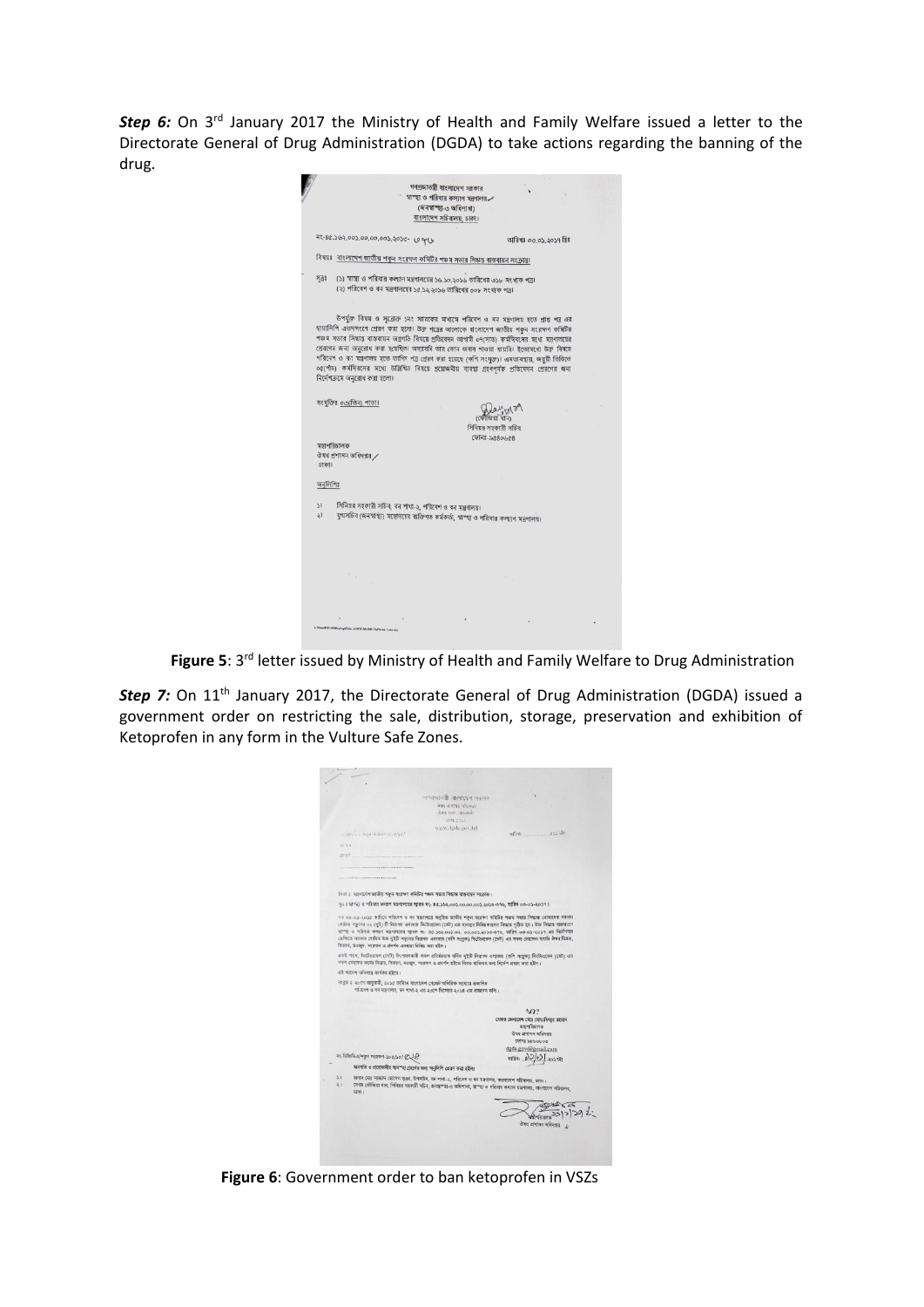**Step 8.** In 2018, the third undercover pharmacy survey conducted in 2018 by IUCN Bangladesh and Bangladesh Forest Department, and it was seen that ketoprofen was still prevalent (62%) in the VSZs, while no diclofenac was found. It was determined ketoprofen entered the VSZs from outside the banned areas. Ketoprofen thus remains as a threat to the vulture population residing in the two VSZs.

**Step 9**. The results of the third undercover pharmacy survey was presented to the BNVRC in its 9<sup>th</sup> meeting held on 20 October 2019. In the meeting it was decided that a meeting with all relevant stakeholders asking for their opinion on the country-wide ban of ketoprofen will be held.



Figure 7. Meeting minutes of the 9<sup>th</sup> BNVRC meeting

**Step 10**. On 24 August 2020, in the 10<sup>th</sup> BNVRC meeting, it was discussed that the meeting with stakeholders will be held on November 2020.



Figure 8. Meeting minutes of the 10<sup>th</sup> BNVRC meeting